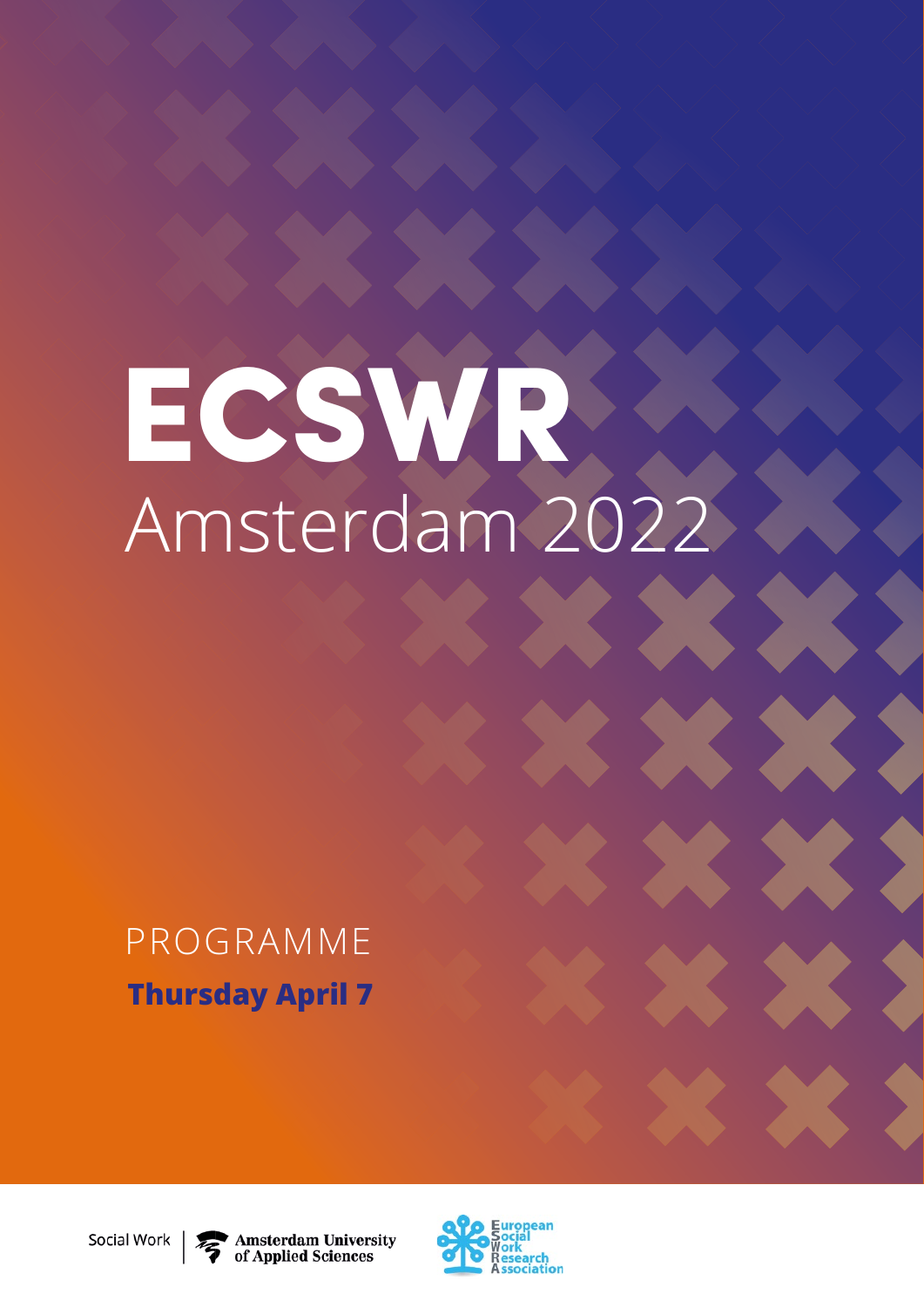# **Thursday April 7th 2022** 10:30–12:00

42

## **Co-creation and participation in research**

**9** WBH 03A08 H Nicole Sanchez

'All About ME!' project - Children as co-creators of knowledge Brenda Herbert

Care leavers as co-researchers in studying the intervention of State in the lives of families Teresa Bertotti *Diletta Mauri*

Participatory methods in pedagogical design: Stakeholders' experiences in co-creating and codelivering 'Getting Involved in Research' Claire McCartan *Carolyn Blair*

"We are key figures in this project": evaluation of "Collaborative Practice Research in Social Work" model Sui Ting Kong *Evgenia Stepanova*

## 27 **Covid-pandemic impact on people in vulnerable situations**

**9** WBH 03A14 Mim Nieuwenboom

Child protection managers between challenges and new learning. A quantitative research during the Covid-19 pandemic.

Paola Limongelli *Camilla Landi, Claudia Zanchetta*

Enhancing and sustaining services for people in the sex trade (IST) during COVID-19 Guy Shilo *Einat Peled, Nur Shimei, Ayelet Prior*

The Combined Impact of COVID-19 and Racial Inequalities on Black and Asian Children Claudia Bernard *Anna Gupta Royal Holloway*

The consequences of the covid-pandemic to the different types of domestic violence in different relations

Johanna Hietamäki *Outi Kekkonen, Marita Husso, Anniina Kaittila, Anna-Mari Kangas-Kalinen, Anu Karhinen-Soppi, Jarno Tuominen, Suvi Nipuli*

17

## **Evaluation of social work practice and effects**

WBH 03A18 Emilio Jose Gomez Ciriano

Better together: a realist evaluation of the impact of social work practice in dementia care Laura Vermeulen *Merel van Schravendijk, Rick Kwekkeboom, Anne-Mei The*

Involving unpaid carers in planning and supporting leave for those detained under mental health legislation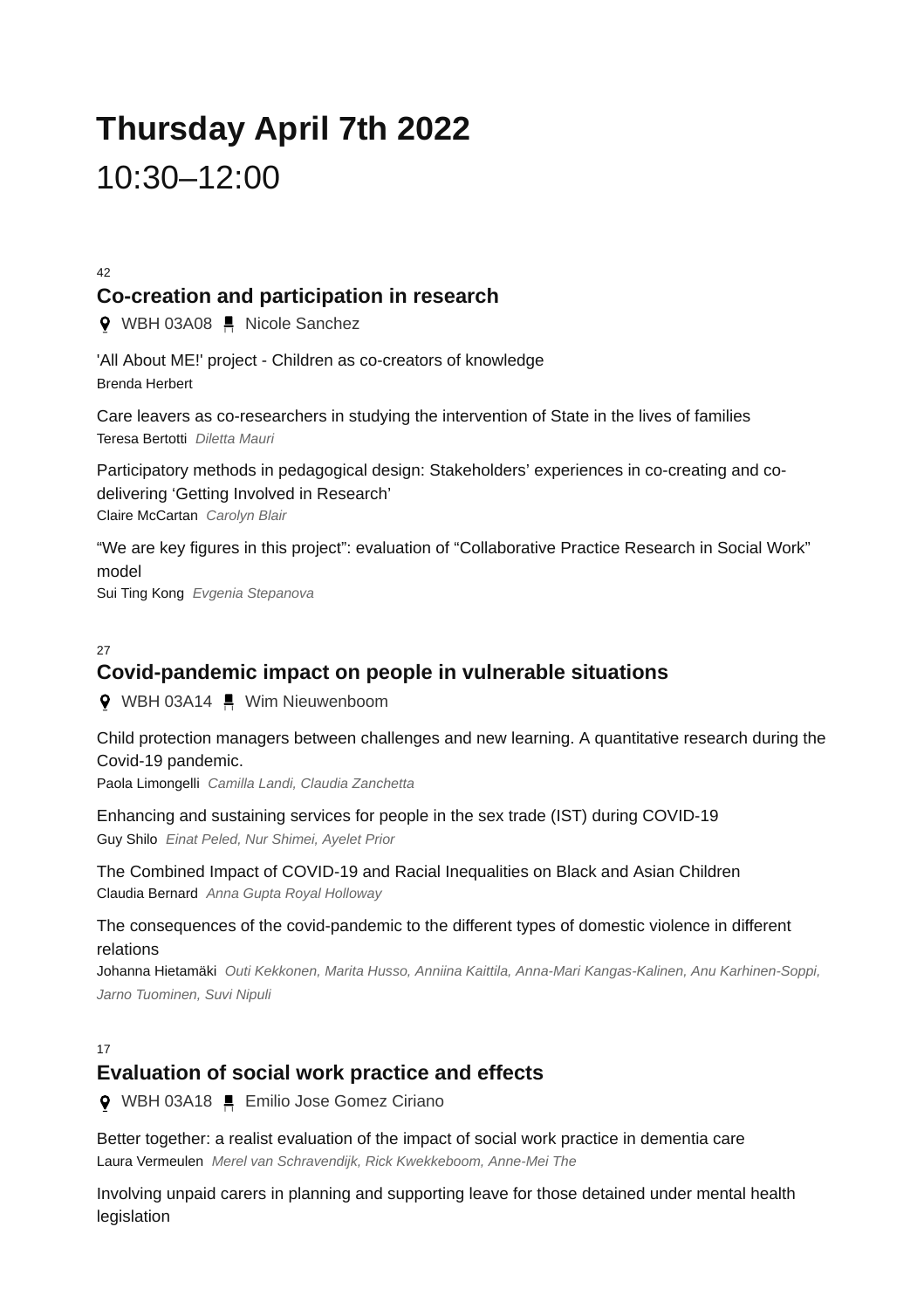Martin Webber *Nicola Moran, Ruth Naughton-Doe, Emma Wakeman, Mark Wilberforce*

Mental health and disability in Cambodia: service accessibility, development and research priority setting

Alan Maddock *Nil Ean, Anne Campbell, Gavin Davidson*

#### 3

## **Exploring the field of child protection**

**Q** WBH 03A22 ■ Gerson Stroop

Private consultants performing child protection investigations- consequences for inclusion of children and for professional practice?

Ulrika Järkestig-Berggren *Kerstin Arnesson, Ann-Sofie Bergman*

UK Evaluation of NSPCC's Speak Out Stay Safe programme for younger children Christine Barter *Nicky Stanley*

Who is being helped? The challenge of including adolescents in child protection David Lätsch, Tim Tausendfreund *Ida Ofelia Brink*

70

## **Inclusion and learning from people in vulnerable situations**

**Q** WBH 04A10 ■ Didier Reynaert

Co-creating knowledge: case of ex-prisoners' reintegration Vera Virokallio

Gender and women in rights-based social work practice in Kosovo

Vjollca Krasniqi *Jane McPherson, Tatiana Villarreal-Otálora*

Reflections on the inclusion of experiential knowledge within participatory research into male sex work

Anke van den Dries *Christoforos Boutsias, Frank van Oorschot*

The emotional labour of social work research: balancing the baby with the truth. Kate Blake-Holmes

#### $47$

## **International, transnational and interreligious social work**

**Q** WBH 04A18 **■** Charlotte Kemmeren

#### An Exploratory Survey of Mental Health Social Work in Europe

Kevin Stone *Pearse McCusker, Gavin Davidson, Sarah Vicary*

### Building Bridges Between South and North in International Social Work Research: Ten Year Reflection

Gary Spolander *Maria Lucia Teixeria Garcia, Olga Perez Soto*

## Religious Affiliation, Religiosity, and Parenting: Comparison of Jewish, Muslim, Christian, and Druze Mothers in Israel

Rana Eseed *Iris Zadok, Mona Khoury-Kassabri*

Social work across borders: Developing transnationally embedded social work Mieke Schrooten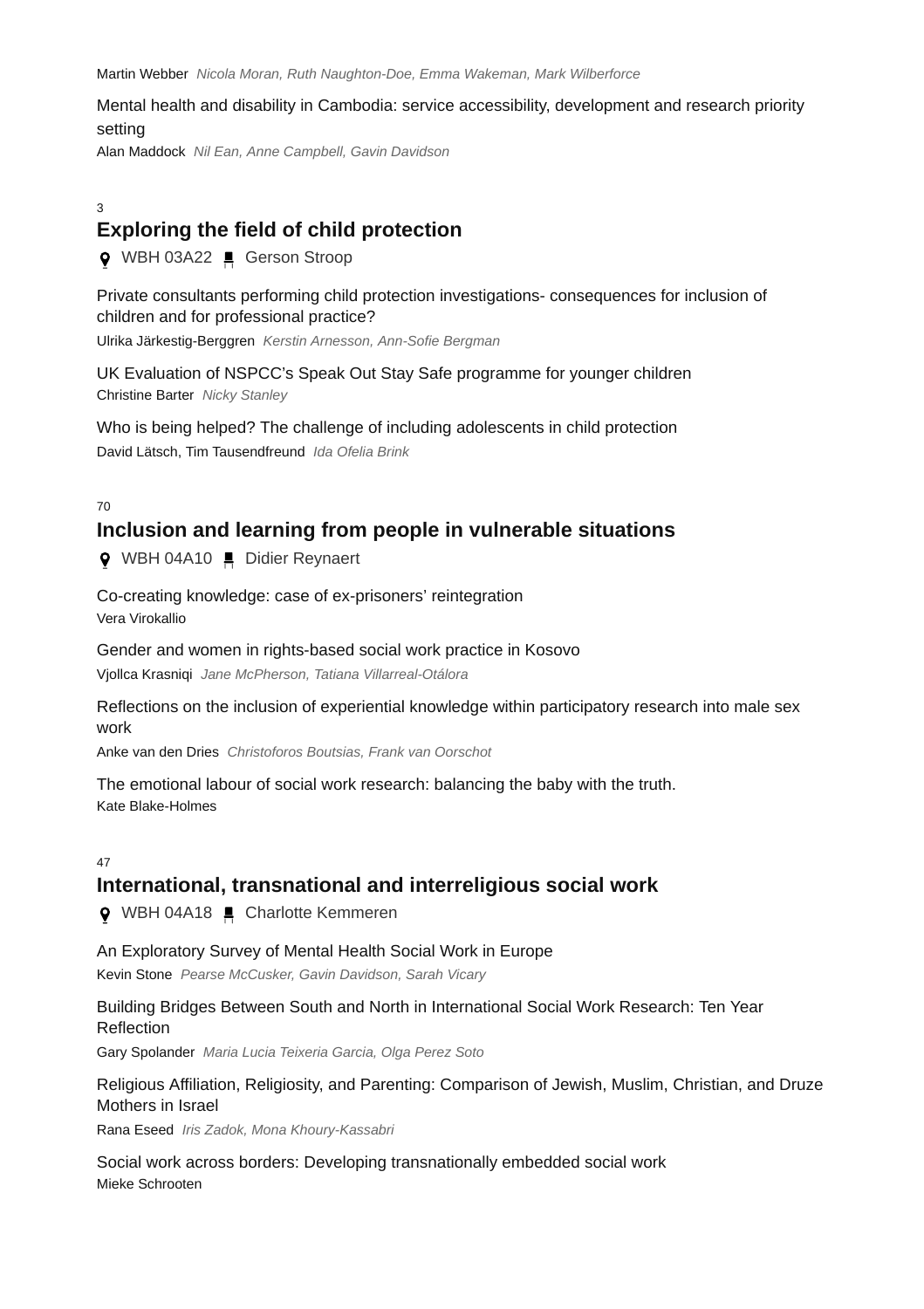## **Interventions to support children**

**9** WBH 03C02 . Esmee Verheem

## Are child welfare intervention rates higher or lower in areas targeted for enhanced early years services?

Martin Elliott *Jonathan Scourfield, Calum Webb, Paul Bywaters*

## Findings from a family intervention service working with young people on the 'edge of care'

Lucille Allain *Helen Hingley Jones*

### Measuring Signs of Safety using a contrast study

Mary Baginsky *Ben Hickman, Jess Harris, Jill Manthorpe, Michael Sanders, AoifeO'Higgins, Eva Schoenweld, Vicky Clayton*

## Systematic review of parenting interventions used to support vulnerable children in the United Kingdom

Martyn Higgins *Sally Boyle, Jitka Vseteckova*

36

## **Knowledge, attitudes and skills in social work practice**

**9** WBH 04A14 ■ Martine Ganzevles

Effects of Worked Examples and External Scripts on Social Work Students' Fallacy Recognition **Skills** 

Florian Spensberger *Ingo Kollar, Sabine Pankofer*

Praxeological dialogues from within, processing Praxis-based Theoria Catrine Torbjørnsen Halås

The measuring organization - knowledge and learning through systematical follow-ups in social services

Petra Höglund

What is the significance of Love in Social work? Hilde Marie Thrana

#### 8

## **Politicizing social work**

**Q** WBH 04A22 **■** Samira Shadid

Social Exclusion in a Post-Industrial City: Towards a Critical Urban Social Work Perspective Dassi Postan-Aizik

Sowing the seeds for change: Developing social workers who are prepared to challenge. Joanna Rawles

"This is (un)acceptable...": Portuguese social workers perspectives and positions toward the rightwing populism

Antonela Jesus *Rita Barata, Fernanda Pinheiro*

1

## **Social work and intimate relationships**

**Q** WBH 04A26 ■ Stephanie van Zal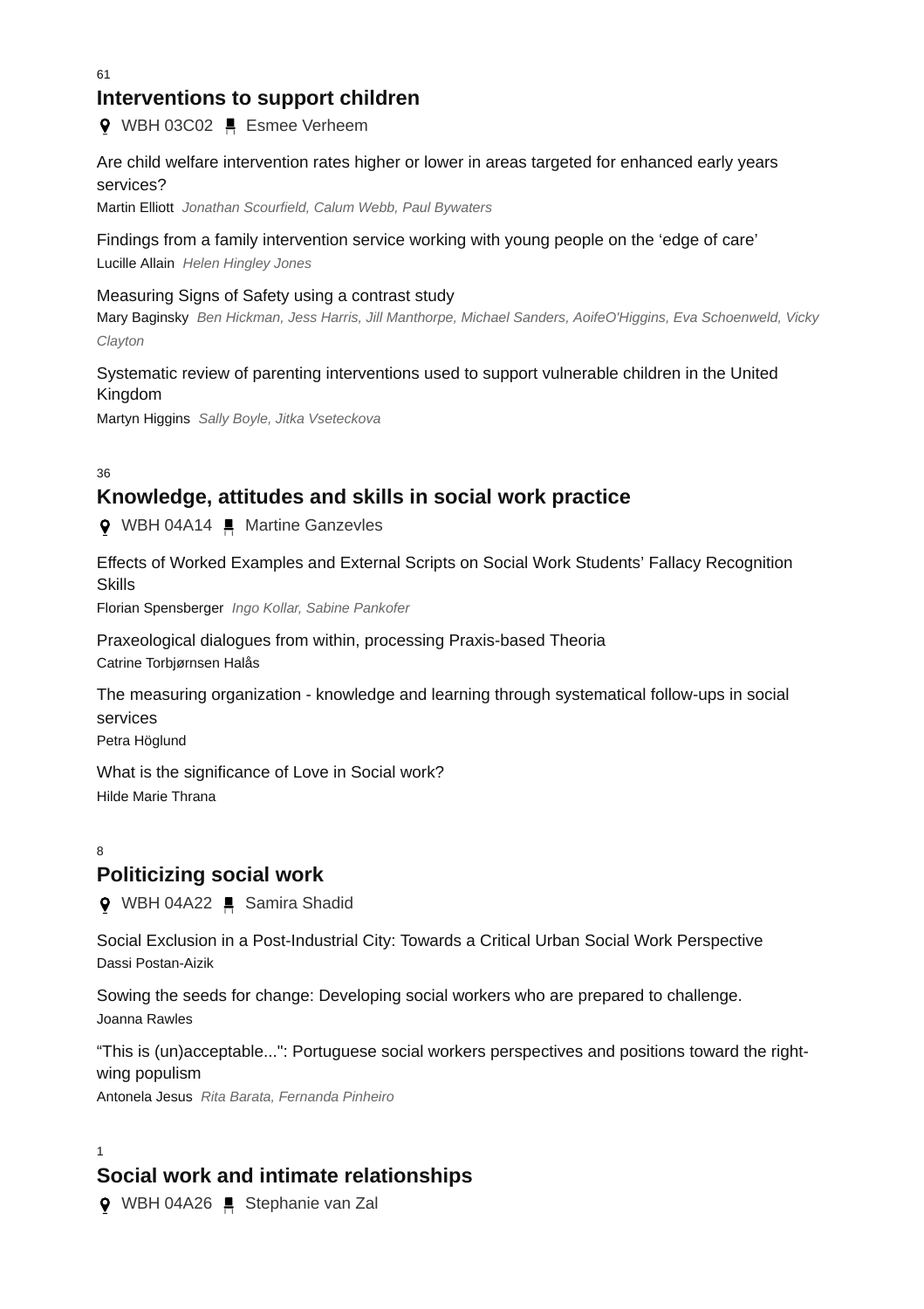A qualitative exploration of women's experiences of problematic substance use and intimate partner abuse victimisation. Sarah Fox

Contextual Safeguarding and Relationships: How intervening in contexts facilitates relational working with adolescents experiencing harm Kristine Hickle *Jenny Lloyd, Delphine Peace*

Opportunities and limitations for relationship-based practice. Exploring the perspectives of social workers in Northern Ireland.

Katheryn Margaret Pascoe *Tony McGinn, Bethany Waterhouse-Bradley, Shaun Roddy*

 $\alpha$ 

## **Social work with marginalized groups**

**Q** WBH 04A30 ■ Florin Lazar

A qualitative analysis of the address for homeless persons in Belgium and the Netherlands Laure-lise Robben *Koen Hermans*

Radical Hope: Current developments in Poverty-Aware Social Work in Israel Michal Krumer-Nevo *Yuval Saar-Heiman*

Social inclusion or exclusion? Stuctures and practices promoting access to services of prisoners during detention

Mia Tammelin

#### 26

## **Social workers' professional contexts**

**Q** WBH 04A34 ■ Sarah Galvani

Barriers to knowledge acquisition and utilisation in child welfare decisions: a qualitative study. Paul McCafferty *Brian Taylor*

Do Social Workers feel safe at work? Findings from English research 2017-2021 Liz Frost

Social work on a digital platform Anne Wullum Aasback

The well-being of social workers in residential care homes during the pandemic: a qualitative research Giulia Avancini *Francesca Corradini*

 $59$ 

## **Young people in care**

**Q** WBH 04A38 ■ Dejan Todorovic

An interplay between Youth Work and Youth Care; Growth opportunities for youngsters receiving youth care.

Jolanda Sonneveld

Care-Experienced Children and Young People's Interventions to Improve Mental Health and Well-Being outcomes: Systematic Review (CHIMES)

Rhiannon Evans *Maria Boffey, Sarah MacDonald, Jane Noyes, G.J. Melendez-Torres Melendez-Torres, Helen Morgan, Mike Robling, Rob Trubey, Simone Willis, Charlotte Wooders*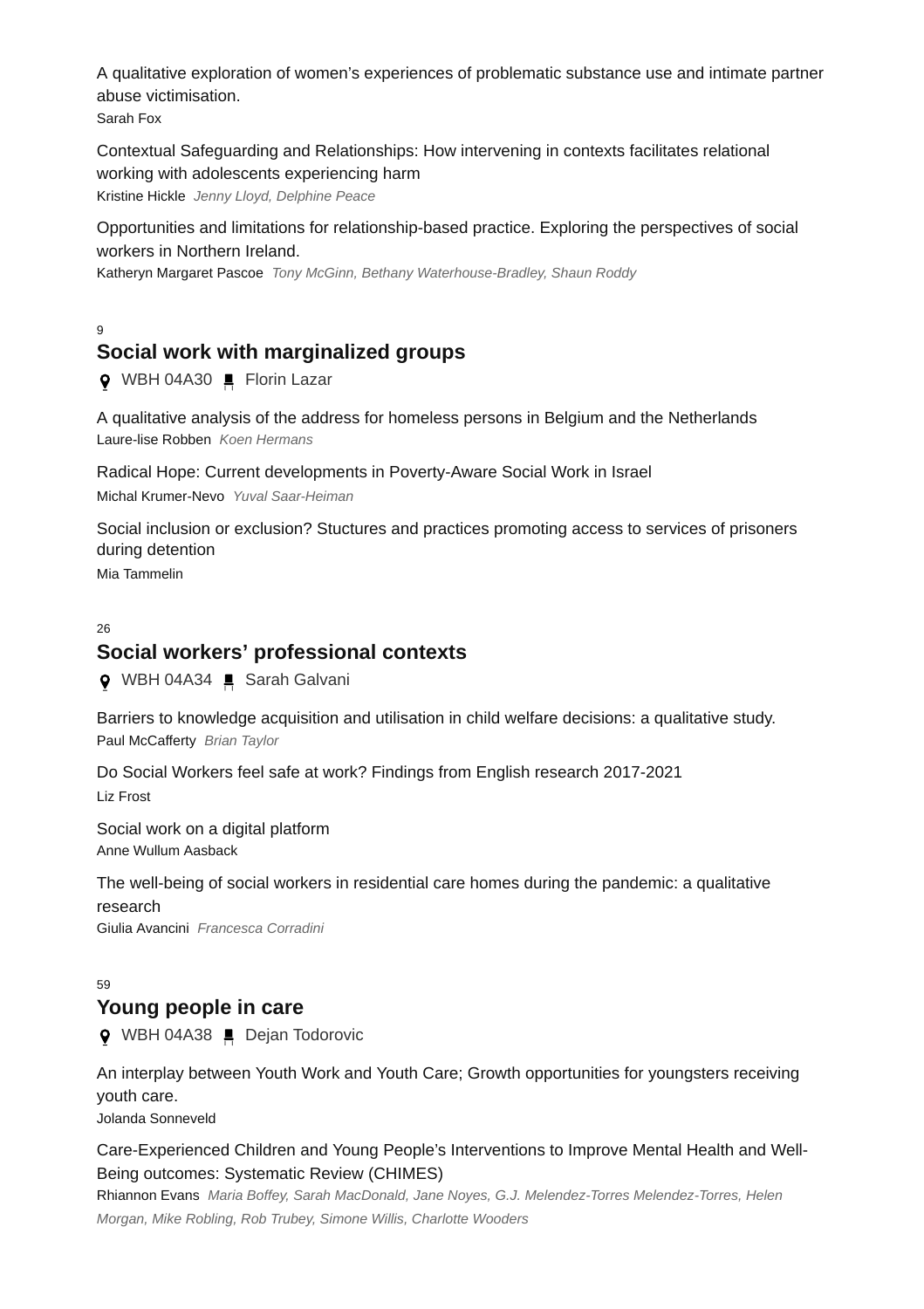Home-isolation and homemaking among homeless youth in Amsterdam - Towards inclusive crisis management

Lieke Wissink

Let's talk about sex. Professional competencies on relationship and sexuality education for young people in care

Leonieke Boendermaker *Mirjam Walpot, Renske van der Gaag*

#### SYMPOSIUM S11

## **Critical gerontology: an inequality and diversity-informed approach to social work with older people**

WBH 01B05

Sandra Torres, Sarah Donnelly, Alisoun Milne, Anna Olaison, Marjaana Seppänen

SYMPOSIUM S14

## **Preparing for practice development and innovation: Insights into four master's programmes in three European countries**

WBH 01B17

Mike de Kreek

## WORKSHOP W6 **IFSW Europe New Social Workers Project**

**9** WBH 04C06

Omar Mohamed

WORKSHOP W12

## **Transitional Safeguarding: Exploring opportunities and challenges in systems supporting young people and young adults who experience extra-familial risks**

WBH 04A42

Nathalie Huegler *Gillian Ruch, Jeri Damman, Michelle Lefevre, Susannah Bowyer*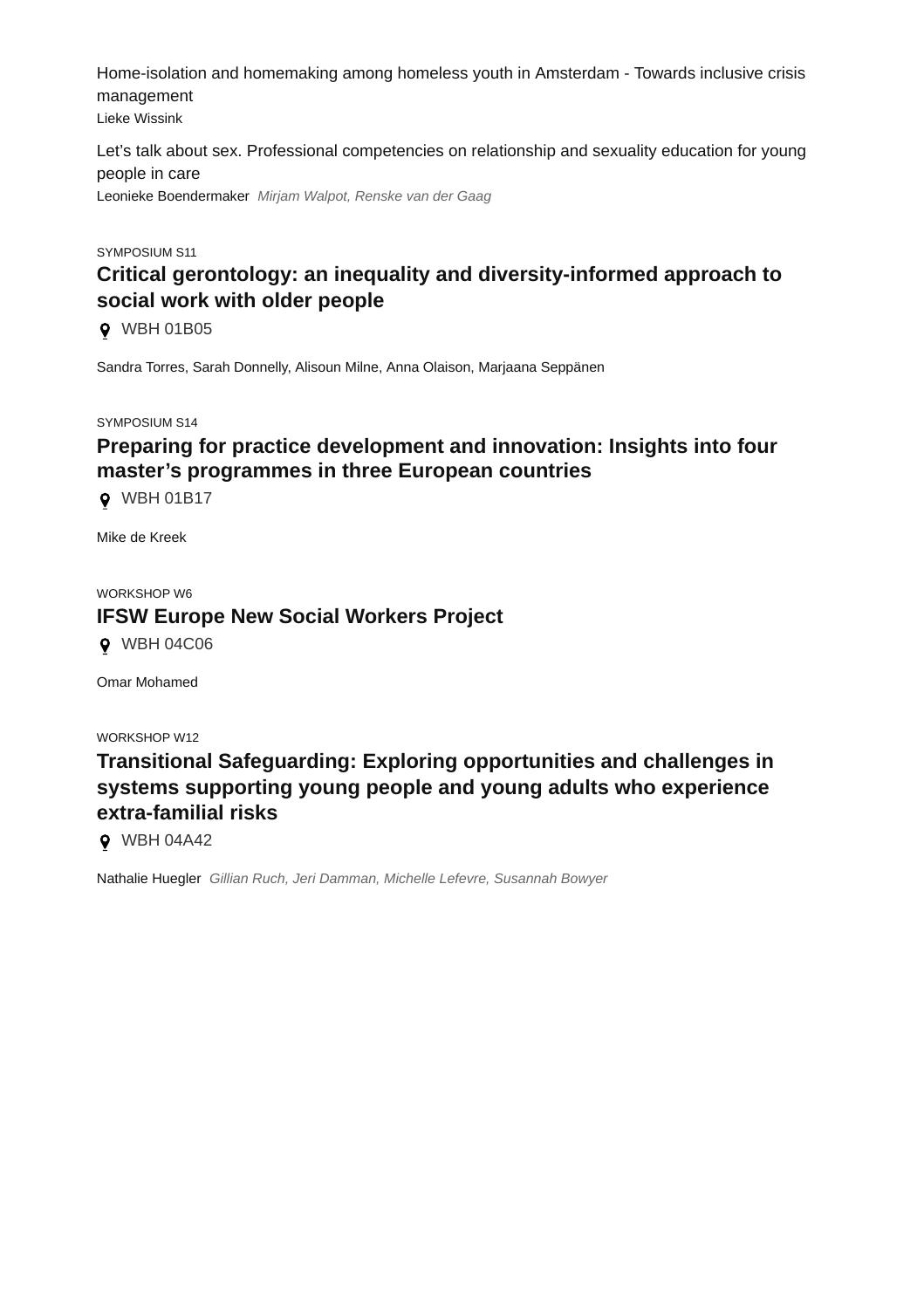# **Thursday April 7th 2022** 12:00–13:30

## **SIG Groups Business Meetings**

WBH 03A18 Arts-Based Research in Social Work Ephrat Huss

WBH 04A22 European Network on Gerontological Social Work Janet Anand, Sarah Donnelly

**9** WBH 04A46 Evidence into Practice Special Interest Group Anne McGlade

**Q** WBH 03C02 Mental Health Social Work

Sarah Vicary, Kevin Stone

**Q** WBH 04C02 Post-Soviet and Post-Socialist Social Work Sue Taplin, Jovana Skoric

**Q** WBH 01B05

Research on Social work and Policy Engagement Riccardo Guidi, Idit Weiss-Gal

**9** WBH 04A26

Service User Involvement Hugh McLaughlin, Kristel Driessens, Sidsel Natland

**9 WBH 04A10** 

Social Work Ethics Research Group Sarah Banks, Ana M. Sobočan

**Q** WBH 04A30 Social Work Practice Research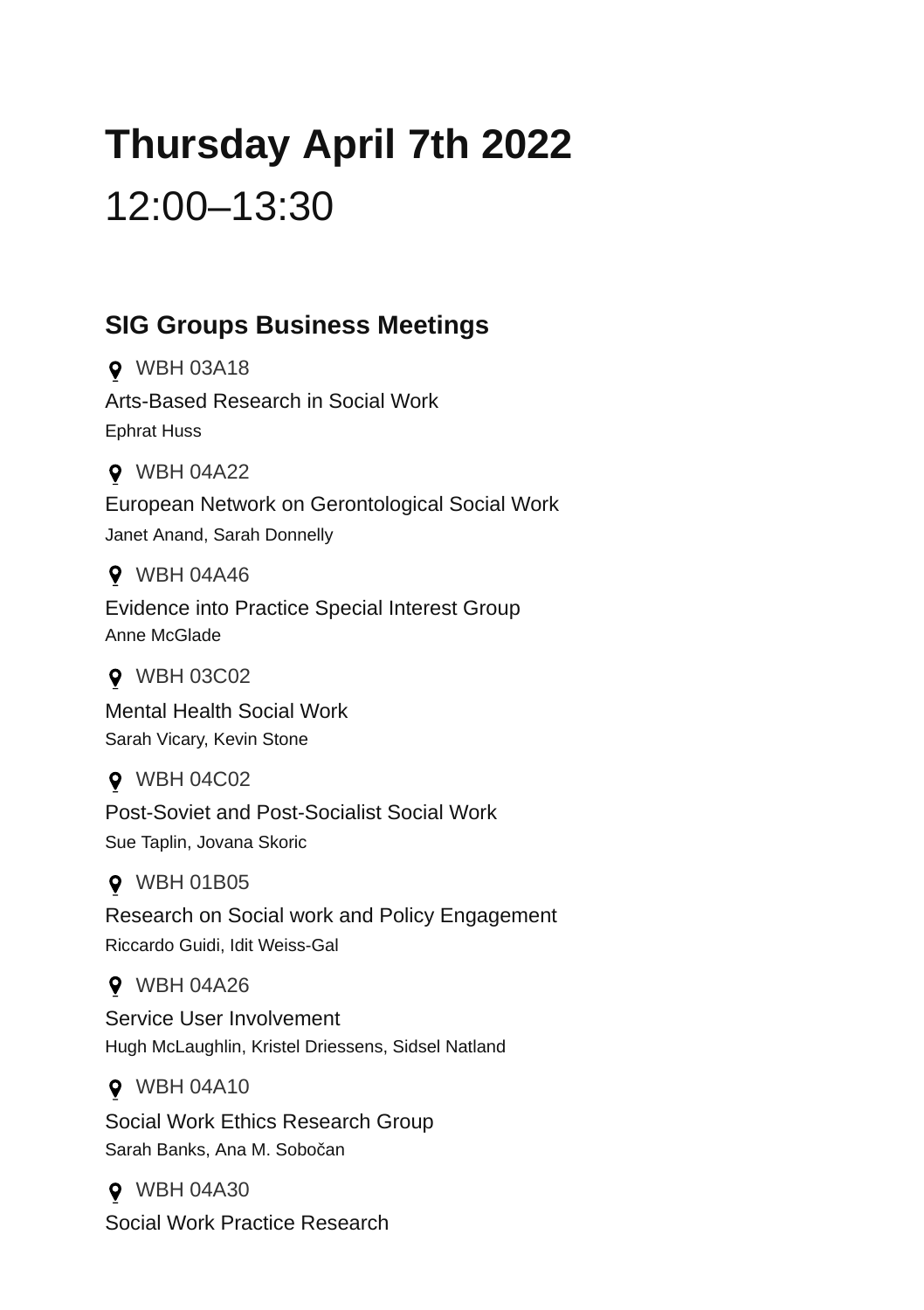Martine Ganzevles, Lars Uggerhøj

WBH 04A38 Social Work Workforce Research Special Interest Group Paula McFadden, Pia Tham

**Q** WBH 03A18 Social Work and Health Wim Nieuwenboom

**9** WBH 03A22 Social Work and Social Pedagogy Research & Social Work, History and Research Griet Roets, Stefan Köngeter

WBH 03A14 Social Work with Adolescents Kristi Hickle, Carlene Firmin

**9** WBH 03A08

Social Work: Social Justice and Human Rights Didier Reynaert, Michel Tirions, Erik Jansen

## **9** WBH 04A14

Social work research on migration and asylum Emilio Jose Gomez Ciriano, Elena Cabiati, Sofia Dedotsi

WBH 04A34 Substance Use and Social Work Sarah Galvani

## **Q** WBH 01B17

The Decisions, Assessment and Risk Special Interest Group Andrew Whittaker, Campbell Killick, Teresa Bertotti

## **Poster Sessions**

Lunch area WBH

P10: What works for whom: A realist synthesis of neighbourhood interventions for families in the community

Sanne Rumping *Leonieke Boendermaker, Ruben Fukkink*

P11: Beyond the Risk Discourse: Photovoice as critical-pedagogical tool of Sexuality Education for Adolescents- A case-study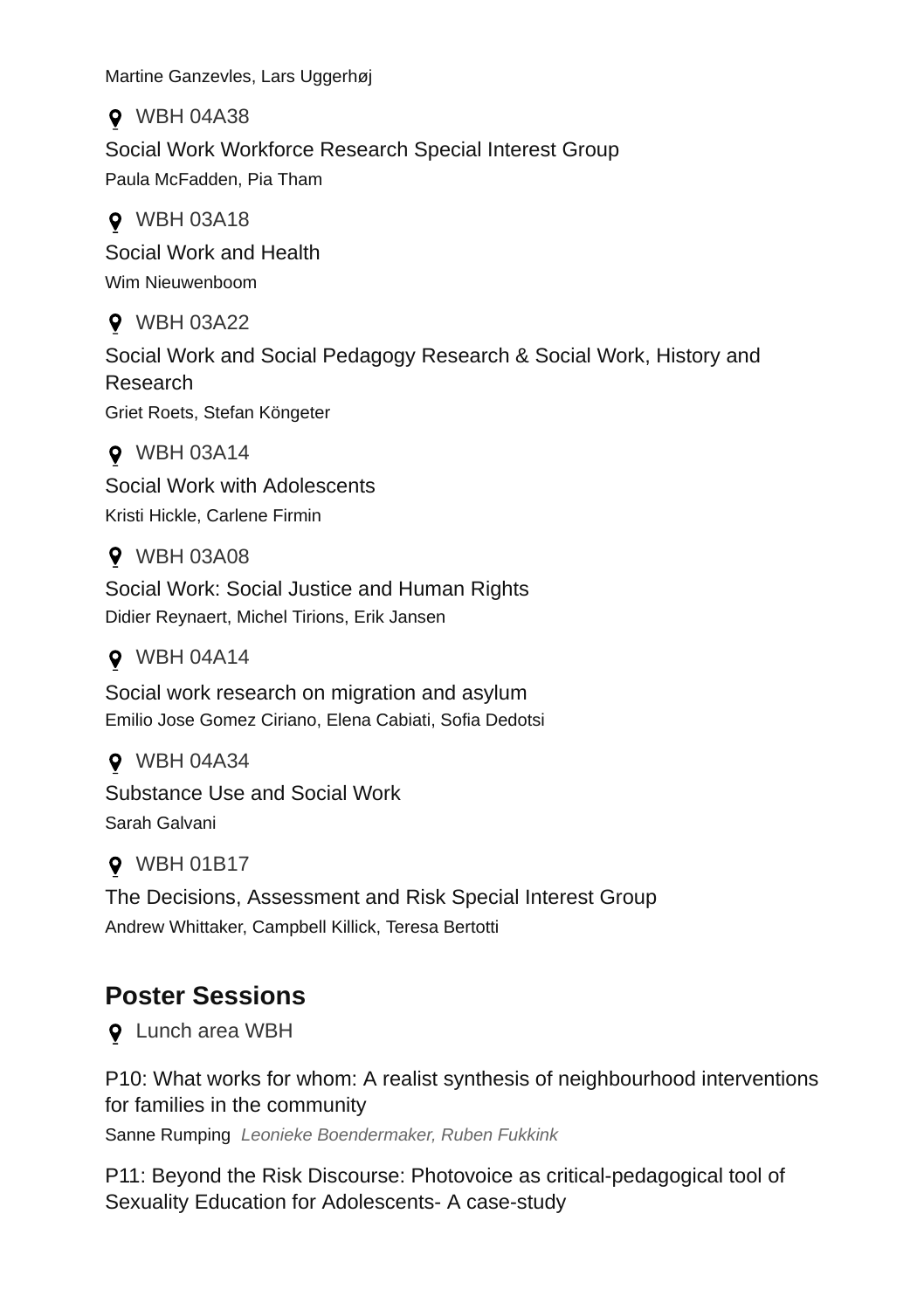Menny Malka *Sivan Lotan*

P12: Professionalism and training needs of social work between theoretical and practical knowledge Giovanni Cellini *Marilena Dellavalle*

## P1: Utilization of social work services by former Soviet Union immigrants in Israel

Maya Kagan

P2: ICT during the COVID-19 pandemic in the practice of social work: implications for social work education

Soňa Kalenda *Alice Gojová, Ivana Kowaliková*

P3: Social Work students facing Covid-19: knowledge and attitudes Maria Angeles Cuadrado Cenzual *Lucía López Álvarez, Carmen Rabadán Hungo, Aurelio Palafox Bogdanovitch, Aurora Castillo Charfolet*

P4: COVID-19 and homelessness: discourses around homeless quality of life Iria Noa de la Fuente-Roldán *Esteban Sanchez-Moreno*

P5: Researching social housing-project Huub Purmer *Marika de Witt*

## P6: Opinions and experiences of out-of-family minors' parents. A challenge for Social Work in Central-Southern Italy

Marco Giordano *Mariagrazia Esposito, Emanuela Maria Siniscalco*

P7: Children´s participation: a hopscotch game of power. Esther Mercado Garcia *Ana Isabel Corchado Castillo, Ana Dorado Barbe, Maria Begoña Leyra Fatou, Marta Blanco Carrasco, Carmen Roncal Vargas*

## P8; Vulnerability and Posttraumatic Growth among Jewish and Arab Pregnant Women in Israel during the COVID-19

Miriam Chasson *Miriam Chasson, Orit Taubman - Ben-Ari, Salam Abu-Sharkia*

P9: Social Work vocabulary: Conceptualizing equal dignity related to persons with intellectual disabilities Jeroen Knevel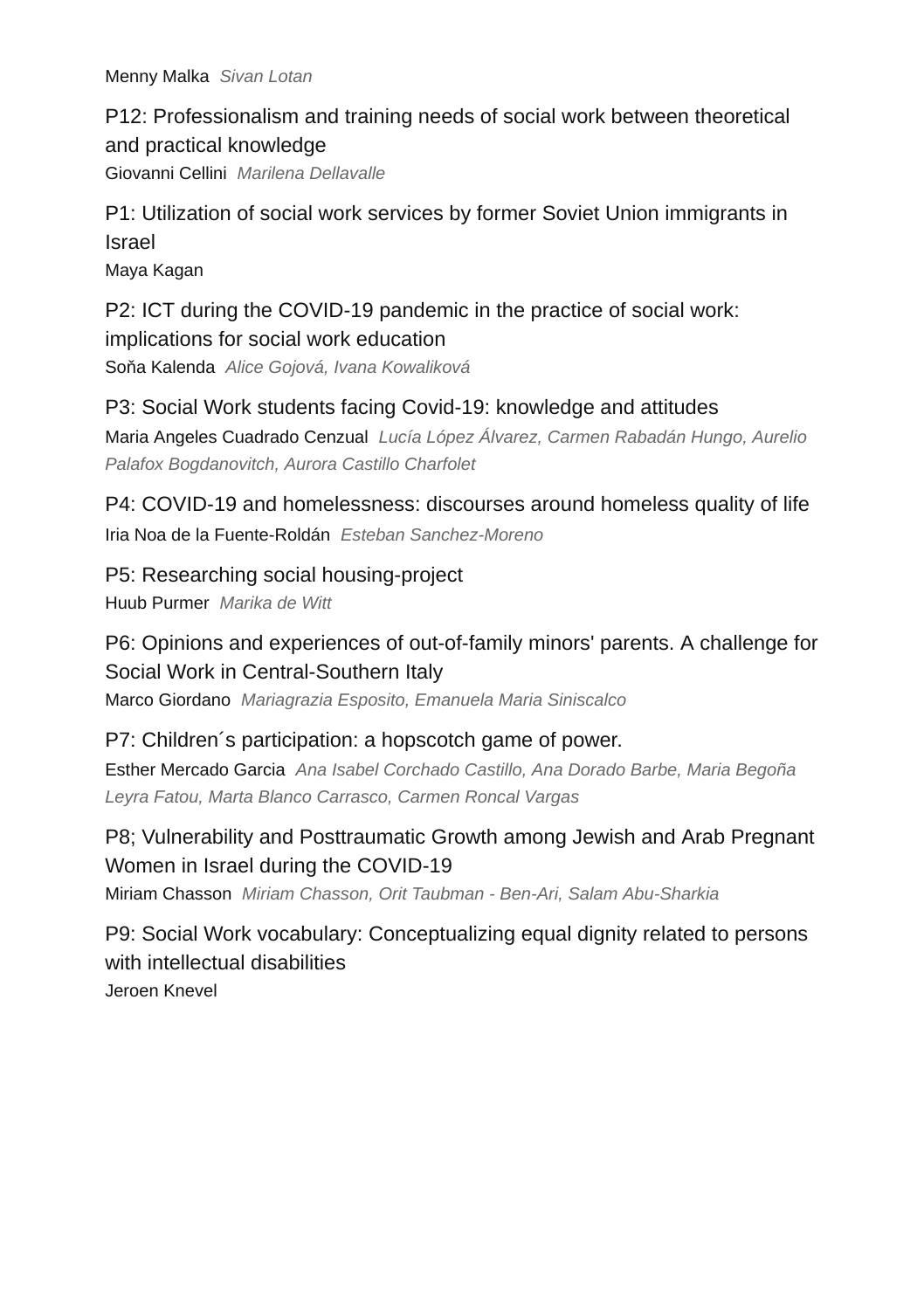# **Thursday April 7th 2022** 13:30–15:00

57

## **(Un)employment and poverty**

**9** WBH 03A14 **.** Sylvia Huwae

A democratic perspective on user participation: a case study in practices of job counselling Sylvie Van Dam *Peter Raeymaeckers*

Integrating environmental and social sustainability in services for unemployed people: A challenge for ecosocial work

Ingo Stamm

Social work and people in poverty: assessment of professional service through the voice of the service users.

Claudia Zanchetta

#### $62$

## **Arts-based methods and innovative approaches**

**Q** WBH 03A08 ■ Mike de Kreek

Citizen-art projects for the promotion of cultural participation Swetha Rao Dhananka *Beatrice Vatron-Steiner, Marc Tadorian, Julien Glauber*

Intersectionality: A Proposal for Social Work Intervention Inmaculada Expósito Cívico *Mercedes Serrato-Calero*

The Chilean social revolt from trans images: visual methods in social work research Juan Carlos Ruiz *Josefa Ibacache, Mauricio Martínez*

Using arts-based methods to access vulnerable children's experience: The case of children in the Lesbos refugee camp Ephrat Huss

## **Child protection and children's well-being**

**Q** WBH 03A18 ■ Joep Holten

Integrating voice and data to improve children's lives Elaine Sharland *Perpetua Kirby, Liam Berriman*

Mechanisms of impact of successful child protection interventions Sirkka Alho *Kaisa Vuolukka, Marjukka Rasa*

The space for professional discretion in the situation of child removal from a family Violeta Gevorgianiene *Laimute Zalimiene*

E 4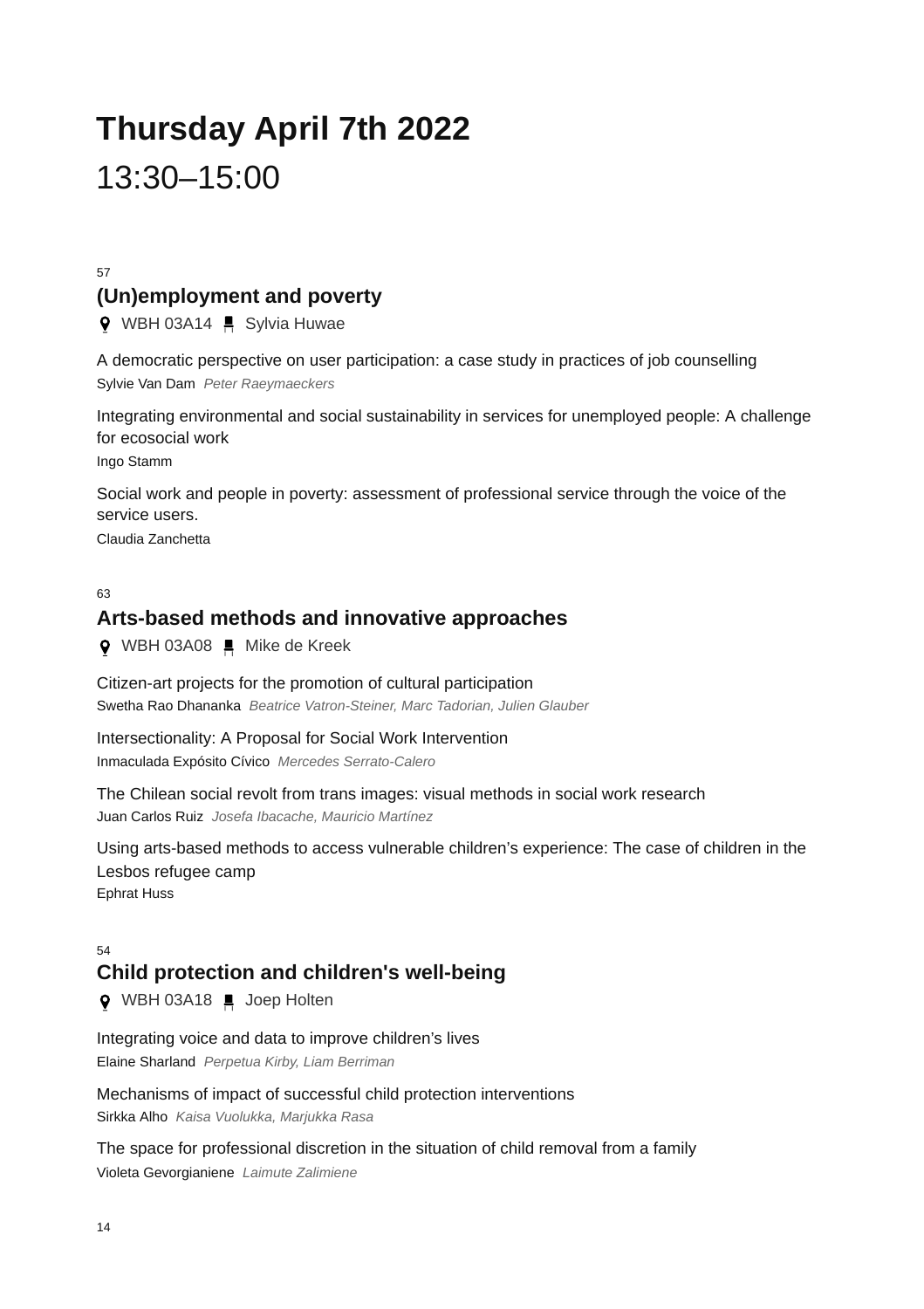## **Community and neighborhood social work**

**Q** WBH 03A22 ■ Stan Majoor

Group work and Community work in practice: students learn from Experts by Experience Martina Sala *Valentina Calcaterra, Chiara Panciroli*

Tracing the meaning of social infrastructure for social inclusion in neighborhoods Annica Brummel *Ester Klaassen, Robin Smits*

We need to talk about our feelings: Emotional labour of community practice in times of pandemic Guy Feldman *Yael Itzhaki-Braun*

"No matter what, I do not give up"- Community social work on the frontlines of COVID-19 Yael Itzhaki-Braun *Guy Feldman*

45

## **Families in support contexts**

**Q** WBH 03C02 ■ Esmee Verheem

Discretion in social work between theory and practice Mette Bonderup *Mette Bonderup*

Enhancing the representation of socioeconomically disadvantaged families in qualitative studies Nikola Koschmieder *Sabrina Wyss, Andreas Pfister*

Meaning of Caregiving for People with Mental Disabilities in the Haredi Society: Parents and Social Workers Perspectives

Anat Freund *Amit Zriker, Yishay Shoker, Reizy Erlich*

Understanding Role Perception of Volunteer Supporters in Supported Decision Making Scheme Itay Greenspan *Roni Holler, Rochale Levy Araki, Shirli Werner*

18

## **Learning and intellectual disabilities**

**♀** WBH 04A10 ■ Rosalie Metze

Agricultural Context and Inclusive Paths: Social work and Initiatives for Adults with Autism Spectrum **Disorders** 

Carla Moretti

Intellectual Disability in the History of Social Work: Lessons for a Human Rights Profession Rita Barata

Twenty Suicides; Learning from the deaths of care experienced people in custody in the UK Justin Rogers *Ian Thomas*

Usher syndrome, challenges and opportunities for social work research with people who experience unseen/hidden disabilities Michelle Evans

 $24$ 

## **Opportunities of informal care**

**Q** WBH 04A38 ■ Merel Schravendijk

Combing employment with informal care for the aged: New challenges for (corporate) social work to inclusion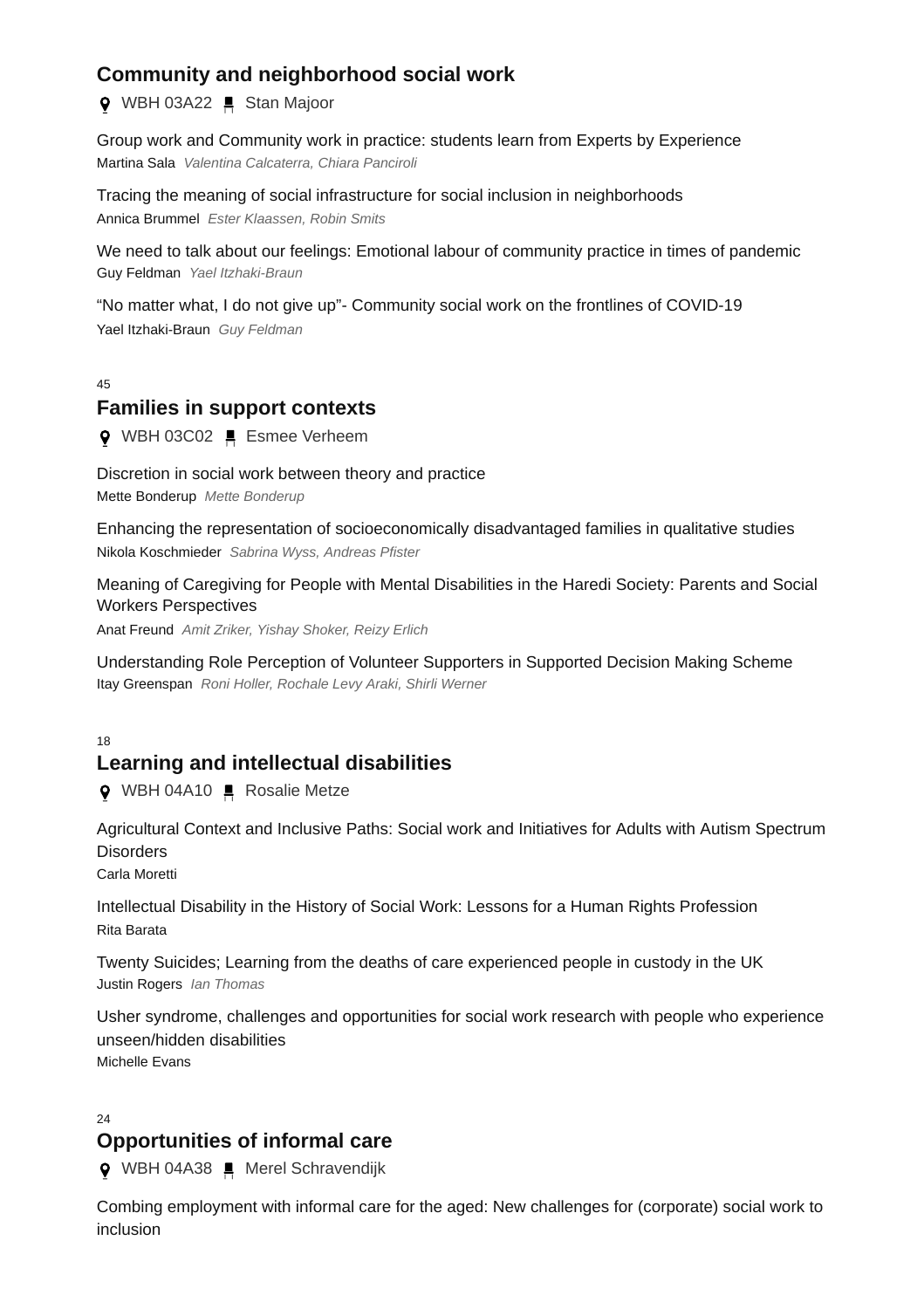Thomas Geisen *Sibylle Nideröst, Andrin Altherr, Salome Schenk, Reka Schweighoffer, Charlotte Dötig, Karl Krajic, Ingrid Mairhuber, Viktoria Quehenberger*

Dyadic quality of life of older carers and those they support: Findings from a scoping review Alisoun Milne *Wenjing Zhang, Stacey Rand, Barbora Silarova, Grace Collins*

Intersectionality in informal care research Rieke Hengelaar *Yvette Wittenberg*

Social work contact in UK cohort studies – methodological and substantive findings Jonathan Scourfield *Sin Yi Cheung, Morag Henderson, Elaine Sharland, Meng Le Zhang*

4

## **Practices of children's inclusion**

WBH 04A14 Gerson Stroop

Availability of adequate support for mothers with intellectual disabilities in the Czech social work environment

Miloš Votoupal *Martina Bakalíková*

Living inclusion - Children and Youth with Disabilities and Medical Fragility in Foster Care in Germany

Friedegard Föltz

Social workers as allies in combating violence against LGBTI+ children and young people Mojca Urek *Ane Jurek, Andrej Poglajen*

The complexity of stigma and shame in support groups for children Maria Svensson

#### 31

## **Professionalism and decision making**

**Q** WBH 04A18 ■ Sjoukje Botman

Acting methodically: the bicycle of social work Judith Metz

Professional discretion in social work - a reworking of Dworkin's doughnut Anders Jönsson

The importance of co-creation in social work Maria Anna Dienaar

Which client deserves a deviation from the rule? A narrative approach to studying personalisation in front-line practice

Jonathan Berg *Lieke Oldenhof, Jeroen van Wijngaarden, Kim Putters*

 $40$ 

## **Safeguarding practices in social work**

**9** WBH 04A22 ■ Martine Ganzevles

Re-actualizations of intimate partner violence in Swedish maintenance support processes Marie Flinkfeldt *Stina Fernqvist, Helena Tegler*

Supporting Survivors from the Workplace: Resources from the USVreact and ACTIVE Projects (#ACTIVproject #USVreact)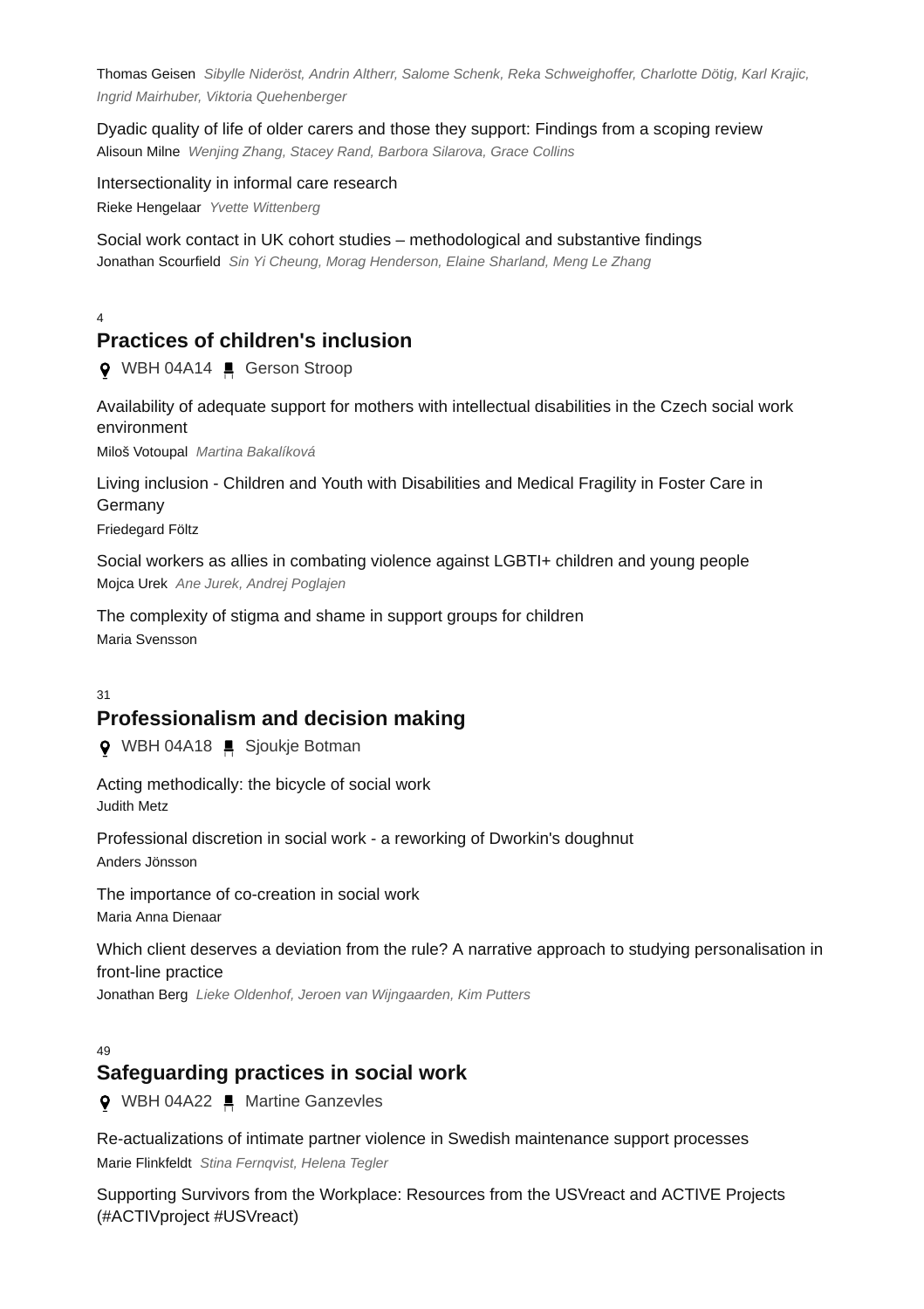Pam Alldred *Gigi Guizzo*

The challenges of social service providers who work with young Arab women who were abused in childhood

Haneen Elias *Raghda Elnabilsy, Shira Pagorek-Eshel, Lia Leven*

#### $\overline{A}A$

## **Social workers' profession and well-being**

**Q** WBH 04A26 ■ Lex Veldboer

Examining the Well Being of Social Workers during the Corona Virus pandemic using mix-methods Talia Meital Schwartz Tayri

Social worker wellbeing and coping while working during the COVID-19 pandemic Mary Baginsky

The Global Self-Care Initiative: An International Comparison Jay Miller *Zuzana Poklembova, Beáta Balogová*

71

## **Student, education and career development**

9 WBH 04A30 F Stephanie van Zal

Social work students' contribution to research: The Malta story Patricia Bonello

Social work students' reflections on personal social media usage Anca Mihai

Thinking, critical reflection and supervision among the students in Social Work Domingo Carbonero *Inés Martínez Herrero, Domingo Carbonero, Ana Belén Cuesta Ruiz Clavijo, Irene Aceña Iriarte*

 $10$ 

## **Working with the right to asylum**

WBH 04A34 Charlotte Kemmeren

Enhancing Social Inclusion of Asylum Seekers Through Social Workers' Education: Lessons from an International Course

Edith Blit-Cohen *Hana Zur*

Reception of unaccompanied minors: Organization and experiences from Sweden Katarina Thoren *Åsa Backlund*

Social work as "housekeeping"? Meanings and dilemmas of the caseworker-client relationship in asylum seekers' reception Paolo Boccagni

## **SIG event for doctoral and early career researchers**

WBH 04A42

SIG event for doctoral and early career researchers Florian Spensberger, Ozan Selsuk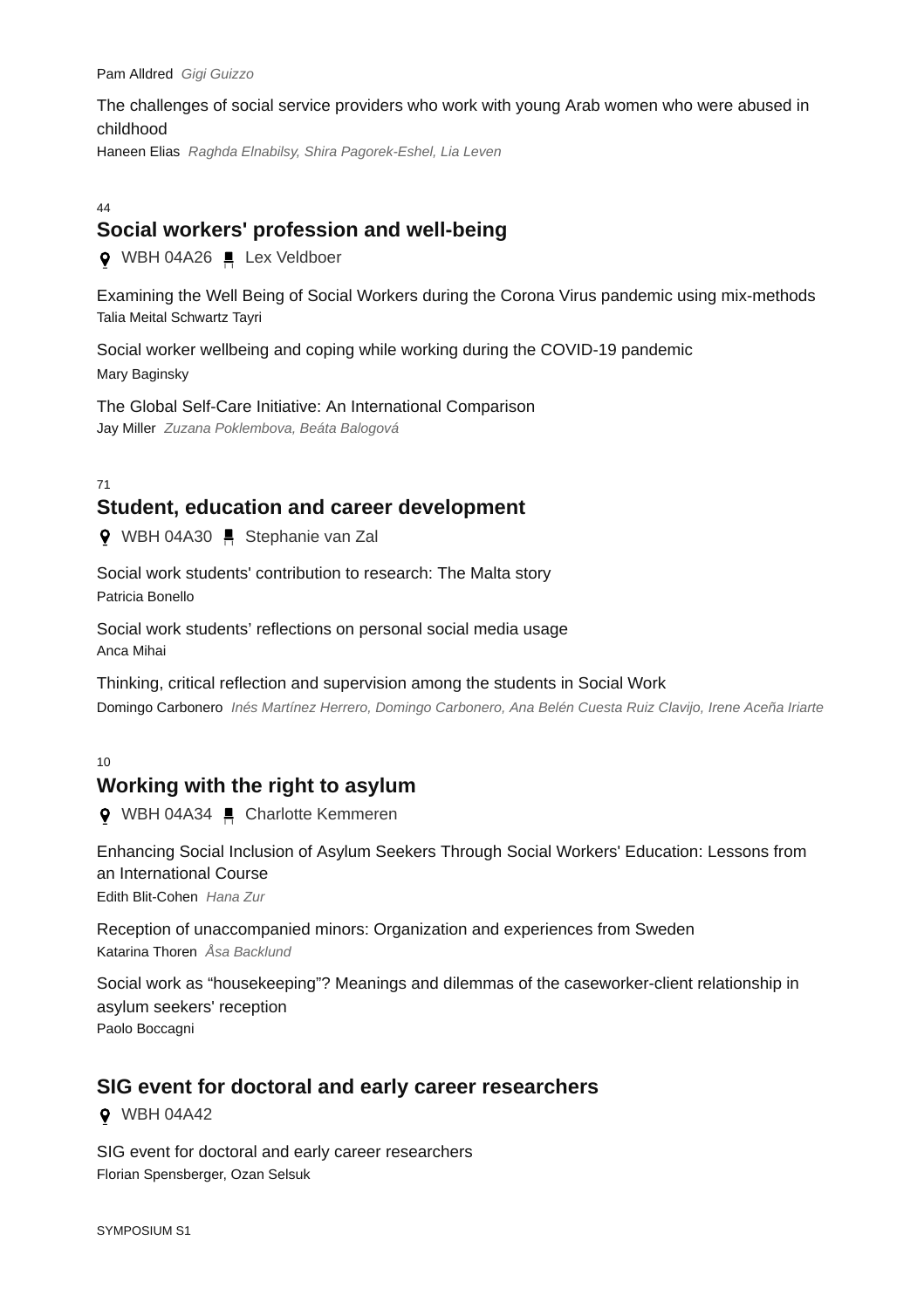**Connecting research and practice in debts counseling and financial care: how to help best? - Recognizing and guiding people with mild intellectual disabilities by professional guardians - Good practices in the field of social work debt counseling - Lessons learned: evaluating Dutch financial education projects over five years**

WBH 01B05

Rosine van Dam, Lisette Desain, Evelien Boonstoppel

SYMPOSIUM S8

## **Leisure for some, crime for others: A critical outlook on the construction of cannabis in social work**

**0** WBH 01B17

Yuval Saar-Heiman, Anna Gupta, Griet Roets, Maya Lavai-Ajayi, Amar Ghelani

WORKSHOP W8

## **Appetite for Construction: co-creating recipes to connect with vulnerable groups**

**9** WBH 04C06

Suzanne Lagerweij *Suzanne Lagerweij*

## WORKSHOP W7 **Disrupting coloniality in social work knowledge production**

**9** WBH 04A46

Prospera Tedam *Reima Ana Maglajlic*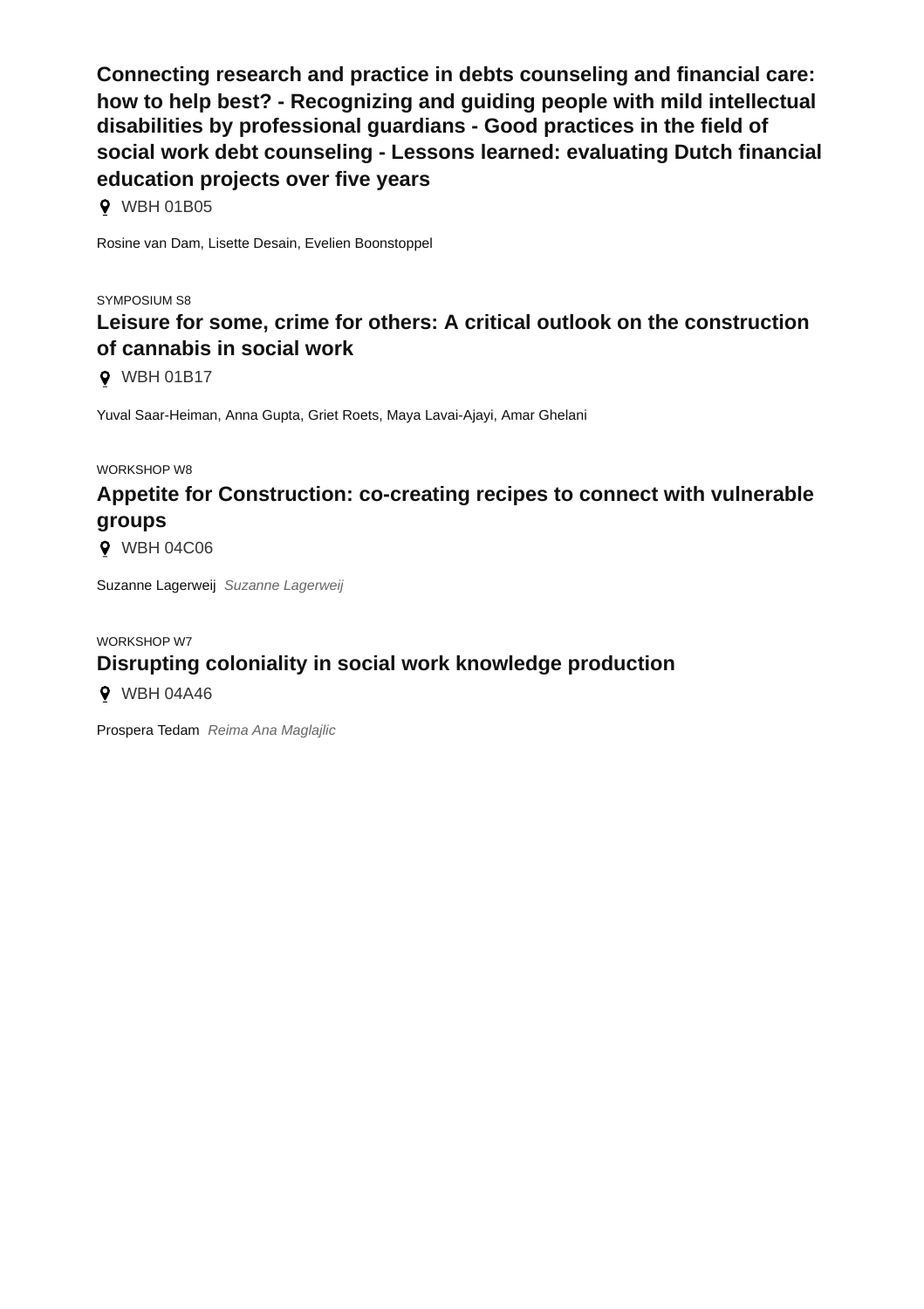# **Thursday April 7th 2022** 15:30–17:00

28

## **Covid-pandemic impact on the social work profession**

**♀** WBH 03A08 ■ Wim Nieuwenboom

Post-pandemic social work research, practice, policy and education: disasters, inequality and poverty Panagiotis Pentaris *Abiola Oresanya, Sue Hanna*

Reflections on the experience of teleworking in Social Services during the Covid-19 pandemic: necessity or opportunity? Alfonso Chaves-Montero *Aleix Morilla-Luchena, Alfonso Chaves-Montero*

'And I say, "yes" because I want to help' – social workers reflections on practice in Ireland during COVID 19

Joseph Mooney *Declan Coogan, Caroline McGregor, Olive Lyon*

#### $72$

## **Creative and innovative methods**

**9** WBH 03A14 H Nesrien Ghazaleh

Exploring the potential mechanisms of action of the mindfulness-based social work and self-care programme

Alan Maddock *Pearse McCusker*

Peace painting art workshops – a tool for communication and social inclusion Elin Hassel Iversen *Kirsti Gjeitnes, Hilde Marie Thrana*

Podcasts as Public Scholarship: The Social Work Routes Podcast Kris Clarke

Using Therapeutic Photography techniques in social work research and practice Neil Gibson

## $21$ **Elderly care**

**9** WBH 03A18

Customer safety in social work with older adults Heli Valokivi

Domestic abuse and the older population: Lessons for social work practice Carole Southall *Sarah Lonbay*

Organised insecurity in elderly care: Challenges for policy and work practice Ulla Rantakeisu *Clary Krekula, Caroline Östman*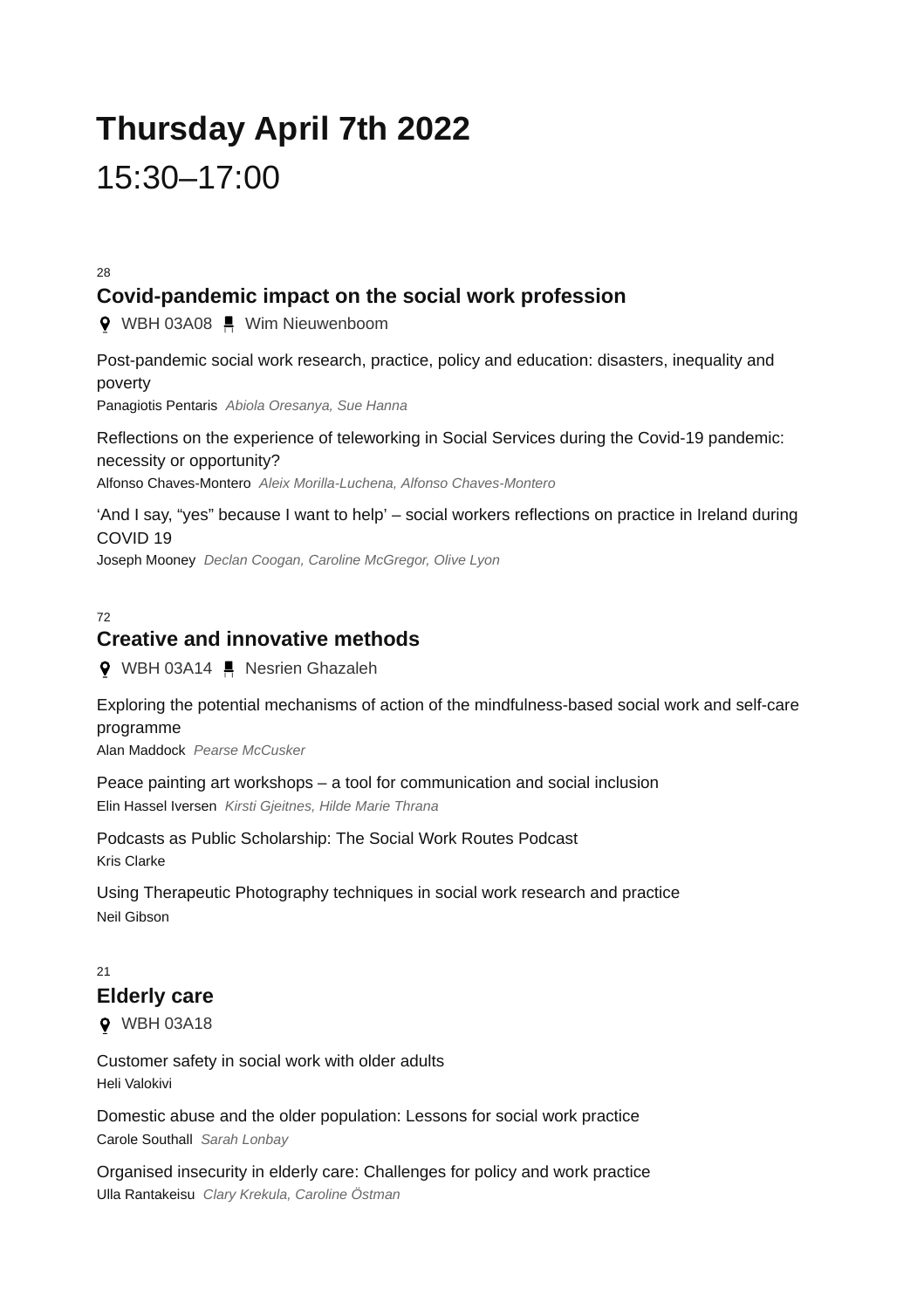69

## **Opportunities and challenges of the digital and online world**

**9** WBH 03A22 *L* Jon Symonds

Conceptual Model for Youth Work in the Online Lifeworld of (Vulnerable) Young People Dejan Todorovic *Willeke Manders, Dejan Todorovic*

Digital well-being or digital divide: deShame Croatia- research on online sexual harassment and harmful content

Lucija Vejmelka *Tomislav Ramljak, Jakov Jurini*

Embedding Virtual Reality in youth care organizations Astrid Altena *Margriet Braun*

Social work supporting older people coping in the digital society- a comparative case study Qingyun Fan *Qingyun Fan, University of Jyväskylä*

62

## **Participation and innovation in social work research**

**Q** WBH 03C02 Marcin Boryczko

Action evaluation research as a space of inclusion

Andraž Kapus *Katarina Ficko, Kaja Zoran, Andreja Rafaelič*

Building Positive Futures: Exploring a Peer Research Approach to Study Leaving Care in Africa. Berni Kelly *A van Breda, O. Santin, P. Bukuluki, A. Chereni, K. Frimpong-Manso, D. Jacobs, R. Luwangula, M. Maanyi, B. Makadho, T. Muchiendza, J. Pinkerton*

Financial counselling as a new method enhancing financial capability in social work Katri Viitasalo

 $29$ 

## **Politicizing the social work profession**

**Q** WBH 04A10 **E** Riccardo Guidi

An Arendtian Perspective on Social Inclusion Jeannette Hartman

Social Workers' Client Participation: The Mediating Contribution of Perceptions of Participation to Factors Impacting Implementation

Lea Zanbar *Margaret Greenfields*

Social Workers' Sensual Bodies during COVID-19: The Suspended, Displaced and Reconstituted Body in Social Work Practice

Sui Ting Kong *Catrin Noone, Jane Shears*

 $\overline{A1}$ 

## **Protection, abuse and violence with children and adults**

WBH 04A14 Elizabeth Frost

Assessing and defining violence in child protection- social workers' discretion and the juridification of practice

Lina Ponnert

Children referred to the CWS. Factors that lead to decisions to investigate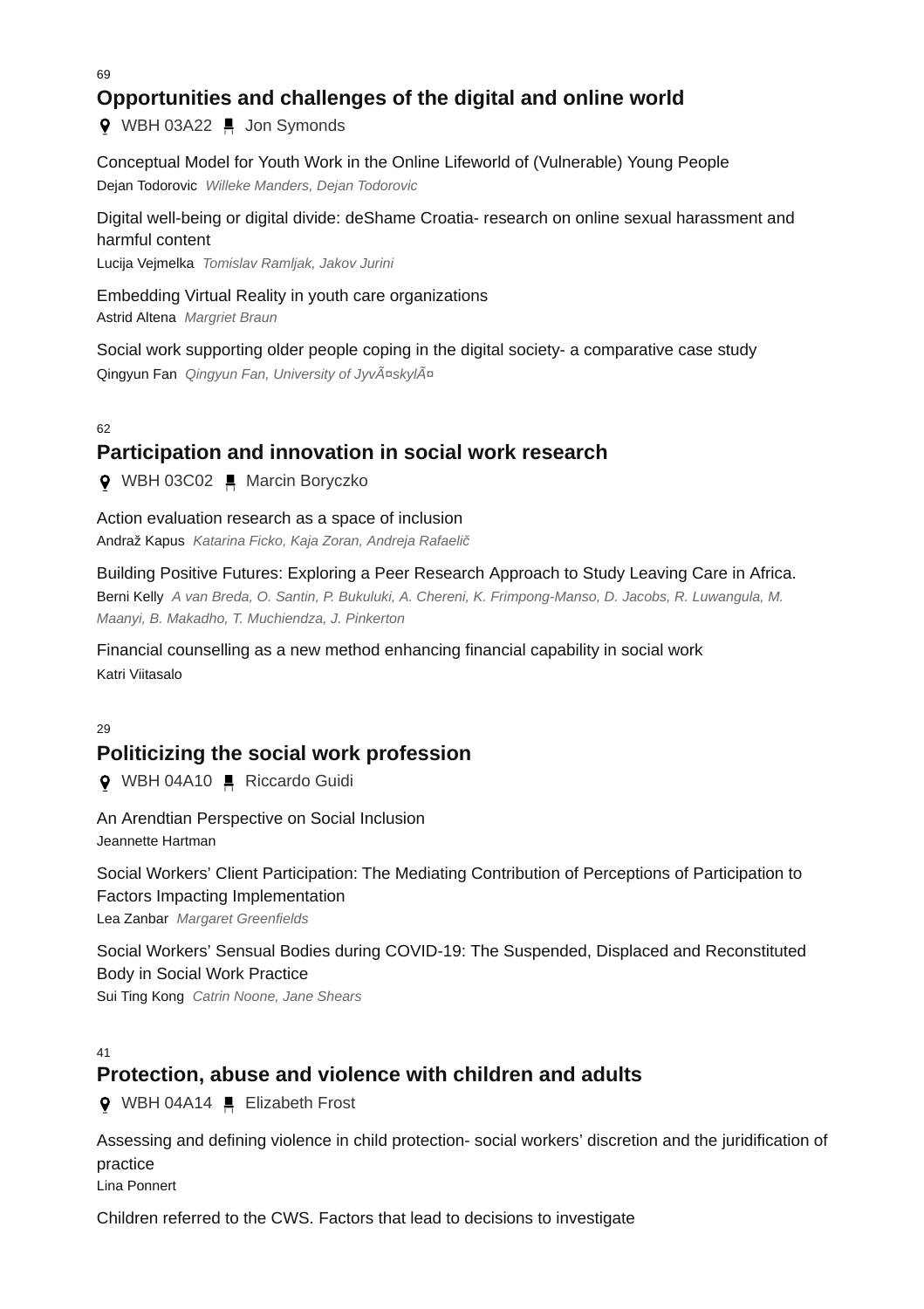Parents' participation in child protection decision making processes: findings from a participatory research Chiara Panciroli

#### 11

## **Refugees and migrants in vulnerable situations**

WBH 04A18 Leonieke Boendermaker

Contested Bodies in Contested Spaces: separated, migrant young women in state care in England Rachel Larkin

Reclaiming activism into social work education: The case of a student-academic project with refugees Ruth Hamilton *Sofia Dedotsi*

Social inclusion of refugee families via family centres?

Doris Lüken-Klaßen *Anastasia Baumtrog*

"I came here to make my family situation better": Migrant families with disabled children. Guðbjörg Ottósdóttir *Unnur Dís Skaptadóttir, Snæfríður Egilson*

53

## **Social work profession in national and political contexts**

**9** WBH 04A22 **.** Charlotte Kemmeren

Social Workers' Decision to Run for Political Office – A Qualitative Analysis Tobias Kindler *Kathrin Amann*

Social work with Irish Travellers Jim Campbell *Joanne Kelleher, Michelle Norris, Angela Palmer*

The struggle of the Romanian social work in turbulent times Daniel Arpinte

Work characteristics and burnout among Hungarian professionals Éva Perpék *Ágnes Győri*

#### 12

## **Supporting parenthood**

**Q** WBH 04A26 ■ Gerson Stroop

Asset-based Approaches and Parents with Learning Disabilities Hannah Jobling *Jenny Threlfall, Katie Graham*

Becoming parents means also mending the past. Open issues in the study of care experienced parenting

Diletta Mauri

Constructing LGBT parenting in Italy: A Grounded Theory Analysis Salvatore Monaco

Rising inequalities, rising adoption rates: the role of social work in accelerating social exclusion. Nick R Burke